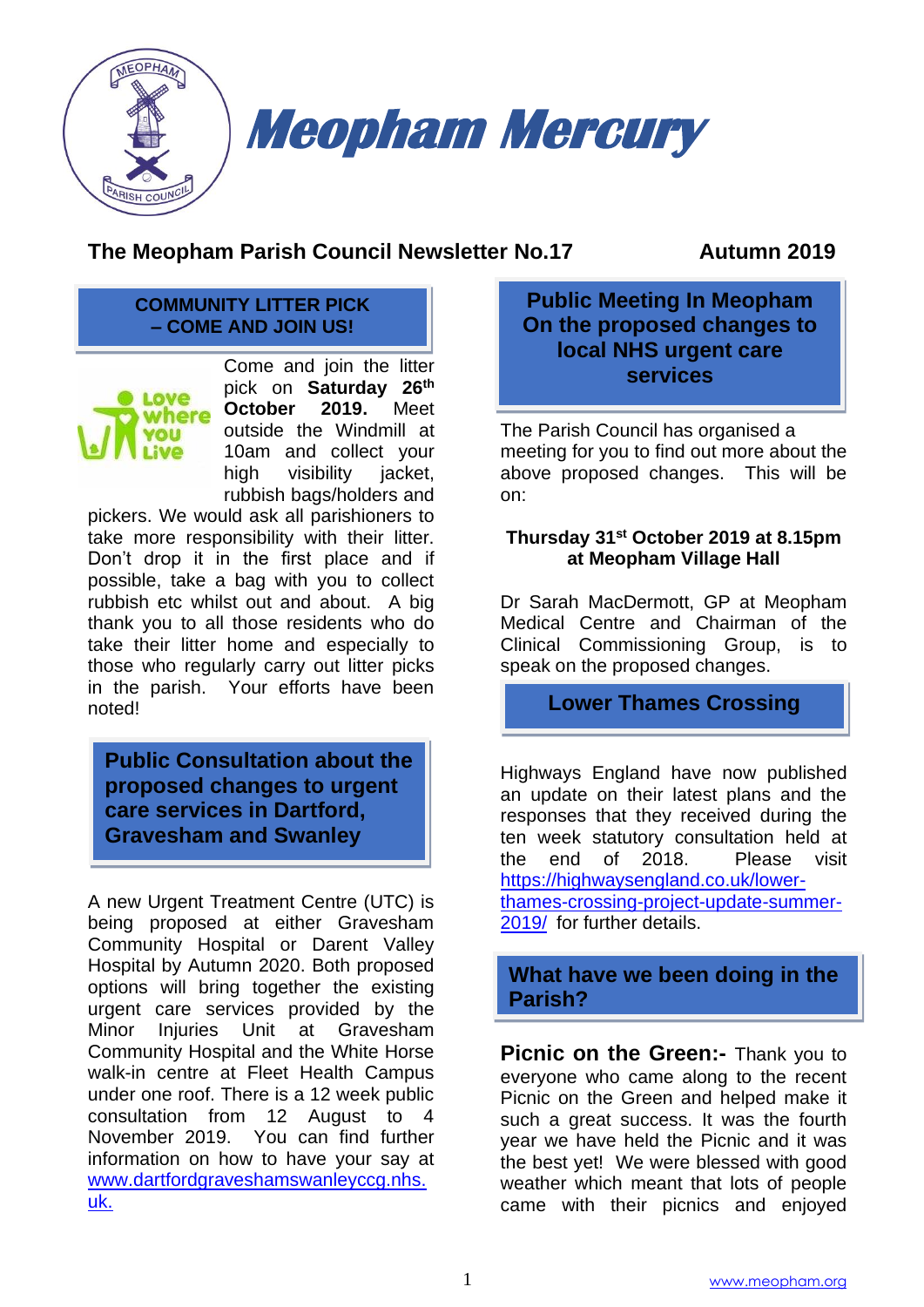music from Dr Jazz and the children enjoyed our magician Mr Muddles and other entertainment. The WI sold out of lovely homemade cakes, Meopham Colts sold out of burgers and the Pimms Bar did well. Many thanks to everyone who ran a stall or helped in any way on the day. Proceeds from the raffle have been donated to Meopham Windmill Trust.

We are already discussing next year's event so if you have any ideas about what you would like to see at this annual community event please let us know.

**Tree Survey:-** These are now carried out every two years on parish council land. Following the last one in November 2018, we carried out an extensive program of tree maintenance work earlier



this year. The next tree survey is due in November 2020.

**Vegetation cuts:-** This has been organised for vegetation surrounding the perimeter at Judson's Recreation ground and on Culverstone Green plus removing some small trees that have recently come down on various greens in the parish.

**Routine Maintenance Work:-** Our Service Contractor is currently working on a maintenance program of furniture on our greens including the notice board on Meopham Green and some of the benches here. He also continues to litter pick Judson's recreation ground five days a week and to sweep out and tidy the bus shelters fortnightly.

#### **New Parish Guide for Meopham:-**

Members of council have been working on the new parish guide over the last few months. This will be delivered to every household in Meopham shortly.

**Issues in the Parish:-** We are continuing to report issues in the parish to the appropriate agencies. We have reported an issue to KCC Public Rights of Way on part of footpath NS285 for work to the surface here following the torrential rain back in June. We have been informed

that the work will be going out to tender. We continue to report any fly-tipping information we receive and have recently reported fly-tipping in Copthall Road and Whitehill Road which resulted in the rubbish being removed quickly.

**Parking and Traffic Issues:-** The council is continuing liaising with KCC Highways and the Gravesham Parking Enforcement team regarding issues in the parish. Currently we are looking into parking issues, speeding, road surfacing issues around Meopham Green, speed restriction signs in Melliker Lane and speeding in Norwood Lane as well as the usual vegetation cut back, pot holes and salt bin damage in the parish.

**Speed Watch Volunteers:-** Speeding on the A227 is an ongoing issue that is reported to the council so we are looking into the possibility of setting up Speed Watch in the parish.

<https://www.communityspeedwatch.org/> This scheme requires volunteers. If you are interested in volunteering please contact the parish office.

**Judson's Recreation Ground:-** We are renewing signage on the gates to the fenced in play area and are looking into installing a new piece of play equipment here. We are also looking to repair the vandalised spring rocker which is currently going through our insurance company as a claim.

**Pitfield Green Public Toilets:-** These continue to be open 7 days a week and are opened and cleaned by a parish council contractor. We had an extensive invisible leak underground at the toilets and the repair had to be carried out under the council's insurance back in the spring. We are now looking into installing an automatically flush system for the men's urinals which will help to save on water. We would like to thank all the volunteers who maintained the rose garden here in front of the building during the summer months.

**New Defibrillator in the Parish:-** The council have been successful in securing grant funding from Gravesham Borough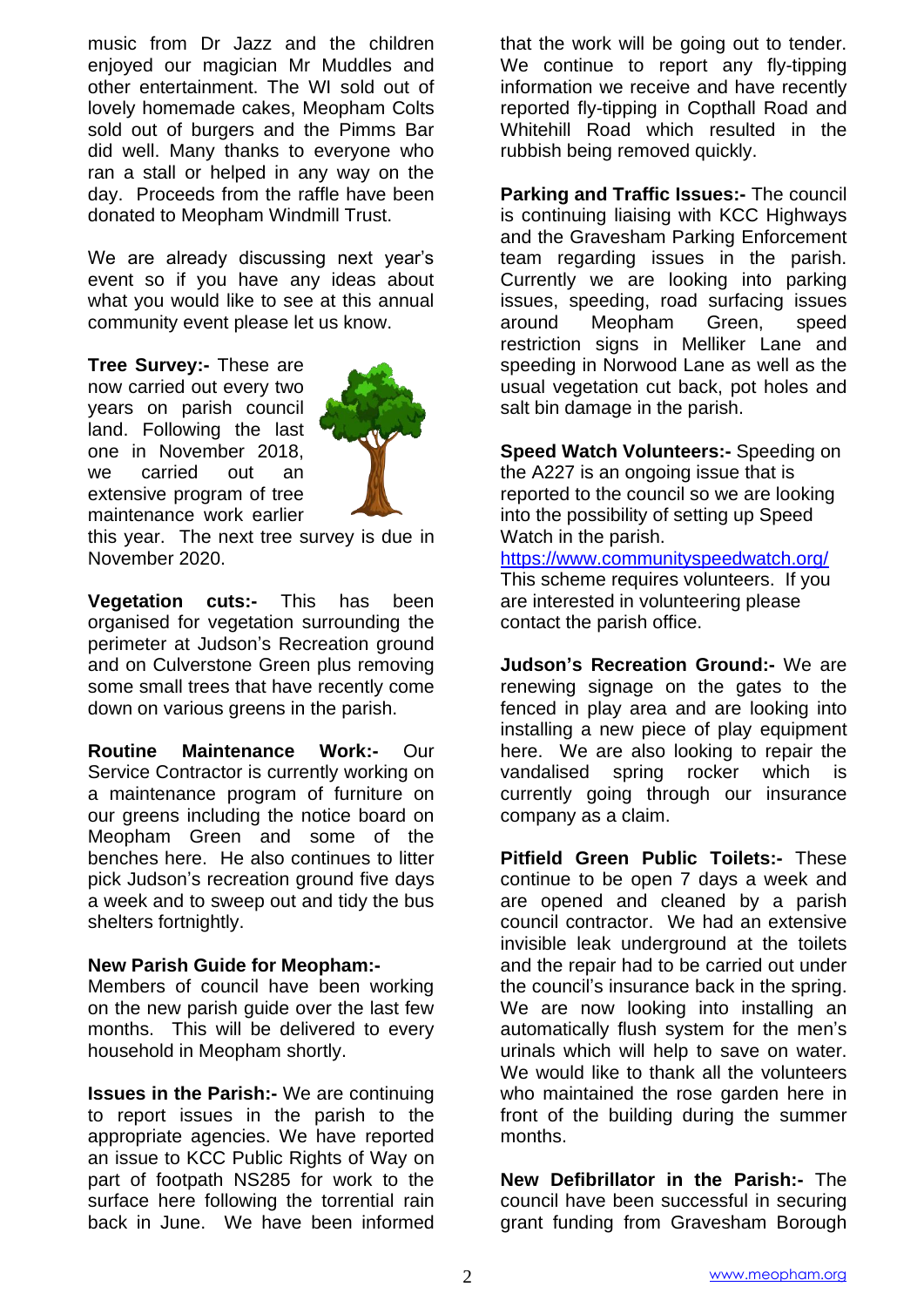Council for a new defibrillator and cabinet for the parish. Following talks with BT we have been looking into purchasing the old telephone kiosk box at the station for £1 to house this. BT will be carrying out the repairs to box and we are now waiting for BT to carry out a consultation so they can remove the telephone and allow the council to adopt the kiosk.

#### **Police Matters:-**

We have liaised with the police regarding the many silver



canisters found in the parish, particularly at Judson's recreation ground, School Close Car Park and Meopham Green. The police will continue to patrol these areas plus other areas in the parish. If you do find any canisters, then please contact the parish council to give us details of the location or attend one of the police surgeries to report.

Police Surgery: Your new local PCSO is Rob Meader. He will be holding regular parish surgeries with the first ones on:

#### **2 nd Nov 16:30 – 17:30 Judson's Rec 8 th Nov 10:00 – 11:00 Camer Park Café**

# **Country Eye App**

Country Eye is an Information Reporting App for people living and working in rural Kent. The new app is being promoted by Kent Police and it allows people to report suspicious behavior, incidents, fly tipping and other crimes by uploading photos and capturing your exact GPS location. For information visit<https://countryeye.co.uk/>



### **Recycling Points**

There is one recycling point in Meopham located at Camer Park, Camer Park Road which accepts glass, textiles and shoes.

Vigo has a recycling point at Erskine Road which accepts glass, textiles, shoes and books as well as Trosley Country Park which accepts glass only.

## **Get a Ten from Len!!**



Picture courstery of Kent Fire & Rescue Service Did you know you can get a visit from the Kent and Fire Rescue Service? This service offers friendly advice to help reduce the risk of fire in your home, helps you to make your own escape plan and have a **FREE** Smoke Alarm fitted if you have a long- term health condition, are over 70, are a family with young children or are expectant parents. To book a visit either call 0800 923 7000 or search KFRS Safe and Well.

#### **What is going on in the Parish?**

**Pop- Up Café – Harvel Village Hall** Come and get together with old friends and new. Have a free cuppa (donations welcome) and a delicious slice of cake, everyone welcome, 10.30am to 12.30pm

> **Thursday 7th November 2019 Thursday 5th December 2019**

**Community Café at St Johns Centre** Please drop in for a chat and a cup of

tea/coffee, Fridays from 2pm

#### **Building Blocks at St John's Centre (term time only) Monday 9.30am – 11.30am**

Babies, toddlers and pre-school children with parents/carers welcome. Contact Ann (01474 813960) for more information.